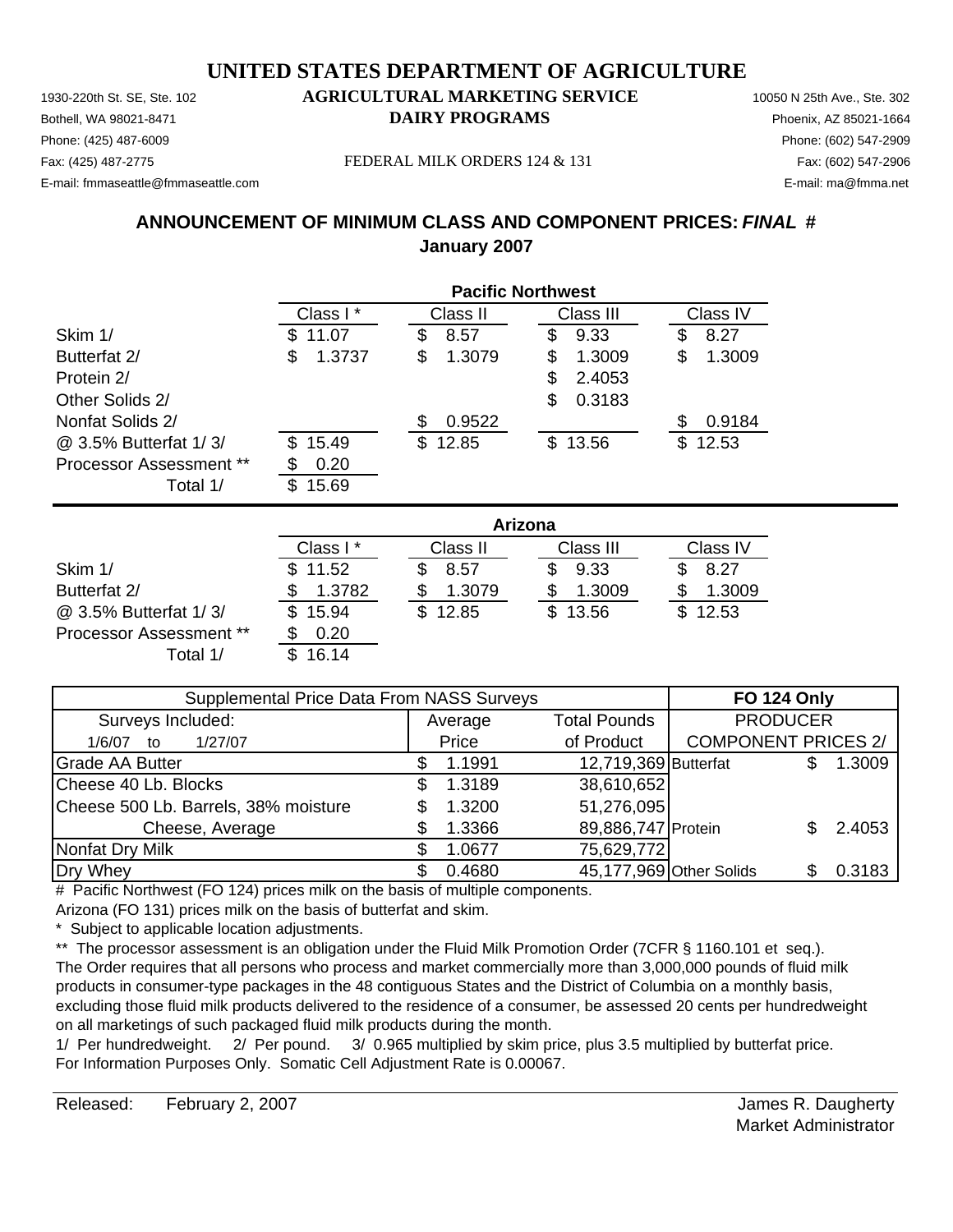1930-220th St. SE, Ste. 102 **AGRICULTURAL MARKETING SERVICE** 10050 N 25th Ave., Ste. 302 Phone: (425) 487-6009 Phone: (602) 547-2909 E-mail: fmmaseattle@fmmaseattle.com E-mail: ma@fmma.net

# Bothell, WA 98021-8471 **DAIRY PROGRAMS** Phoenix, AZ 85021-1664

Fax: (425) 487-2775 FEDERAL MILK ORDERS 124 & 131 Fax: (602) 547-2906

#### **ANNOUNCEMENT OF MINIMUM CLASS AND COMPONENT PRICES:** *FINAL* **# February 2007**

|                                | <b>Pacific Northwest</b> |              |              |              |  |  |
|--------------------------------|--------------------------|--------------|--------------|--------------|--|--|
|                                | Class I*                 | Class II     | Class III    | Class IV     |  |  |
| Skim 1/                        | 11.09<br>SS.             | 8.77<br>\$   | 9.94<br>S    | 8.42<br>\$   |  |  |
| Butterfat 2/                   | 1.3096<br>\$             | 1.3182<br>\$ | 1.3112<br>\$ | 1.3112<br>\$ |  |  |
| Protein 2/                     |                          |              | 2.4125<br>S  |              |  |  |
| Other Solids 2/                |                          |              | \$<br>0.4170 |              |  |  |
| Nonfat Solids 2/               |                          | 0.9744<br>S  |              | 0.9356<br>S  |  |  |
| @ 3.5% Butterfat 1/3/          | 15.29<br>S.              | \$13.08      | \$14.18      | 12.71<br>\$. |  |  |
| <b>Processor Assessment **</b> | 0.20                     |              |              |              |  |  |
| Total 1/                       | 15.49<br>S               |              |              |              |  |  |

|                                | Arizona  |              |           |          |  |  |
|--------------------------------|----------|--------------|-----------|----------|--|--|
|                                | Class I* | Class II     | Class III | Class IV |  |  |
| Skim 1/                        | \$11.54  | 8.77         | 9.94      | 8.42     |  |  |
| Butterfat 2/                   | 1.3141   | 1.3182       | 1.3112    | 1.3112   |  |  |
| @ 3.5% Butterfat 1/3/          | \$15.74  | 13.08<br>\$. | \$14.18   | \$12.71  |  |  |
| <b>Processor Assessment **</b> | 0.20     |              |           |          |  |  |
| Total 1/                       | 15.94    |              |           |          |  |  |

| Supplemental Price Data From NASS Surveys |  |         |                         | <b>FO 124 Only</b>         |  |        |
|-------------------------------------------|--|---------|-------------------------|----------------------------|--|--------|
| Surveys Included:                         |  | Average | <b>Total Pounds</b>     | <b>PRODUCER</b>            |  |        |
| 2/24/07<br>2/3/07<br>to                   |  | Price   | of Product              | <b>COMPONENT PRICES 2/</b> |  |        |
| <b>Grade AA Butter</b>                    |  | 1.2129  | 17,499,081 Butterfat    |                            |  | 1.3112 |
| Cheese 40 Lb. Blocks                      |  | 1.3103  | 40,214,956              |                            |  |        |
| Cheese 500 Lb. Barrels, 38% moisture      |  | 1.3439  | 49,502,618              |                            |  |        |
| Cheese, Average                           |  | 1.3454  | 89,717,574 Protein      |                            |  | 2.4125 |
| Nonfat Dry Milk                           |  | 1.1021  | 81,001,528              |                            |  |        |
| Dry Whey                                  |  | 0.6005  | 46,853,665 Other Solids |                            |  | 0.4170 |

# Pacific Northwest (FO 124) prices milk on the basis of multiple components. Arizona (FO 131) prices milk on the basis of butterfat and skim.

\* Subject to applicable location adjustments.

\*\* The processor assessment is an obligation under the Fluid Milk Promotion Order (7CFR § 1160.101 et seq.). The Order requires that all persons who process and market commercially more than 3,000,000 pounds of fluid milk products in consumer-type packages in the 48 contiguous States and the District of Columbia on a monthly basis, excluding those fluid milk products delivered to the residence of a consumer, be assessed 20 cents per hundredweight on all marketings of such packaged fluid milk products during the month.

1/ Per hundredweight. 2/ Per pound. 3/ 0.965 multiplied by skim price, plus 3.5 multiplied by butterfat price. For Information Purposes Only. Somatic Cell Adjustment Rate is 0.00067.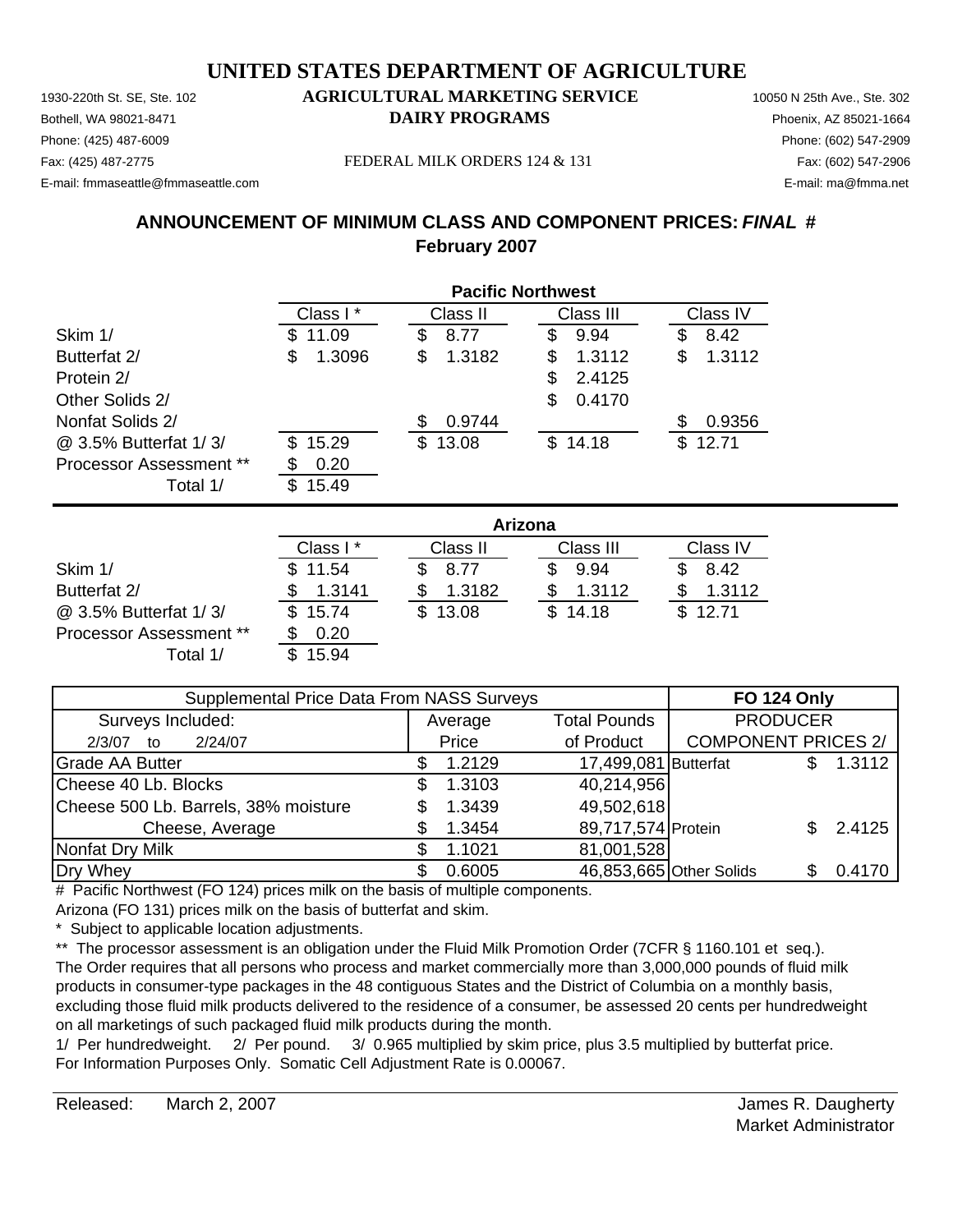# **SPECIAL NOTE:**

# **REVISED Announcement of Class and Component Prices for March 2007**

Today, we are announcing a revision of the Class and Component Prices for March 2007 that were announced on March 30, 2007. Federal order language requires these prices be based on weekly prices announced by the National Agricultural Statistics Service (NASS) on or before the 5th day of the month. In setting the price release dates for 2007, we failed to note that NASS was releasing their "Dairy Products Prices" report on Thursday, April 5th.

We have determined that prices need to be recalculated using the five weeks of survey prices published in the April 5th NASS report. Consequently, prices and volumes for the survey week ending March 31st are included in the recalculation.

*(See next page for revised price announcement)* 

Source: USDA AMS Dairy Programs, April 6, 2007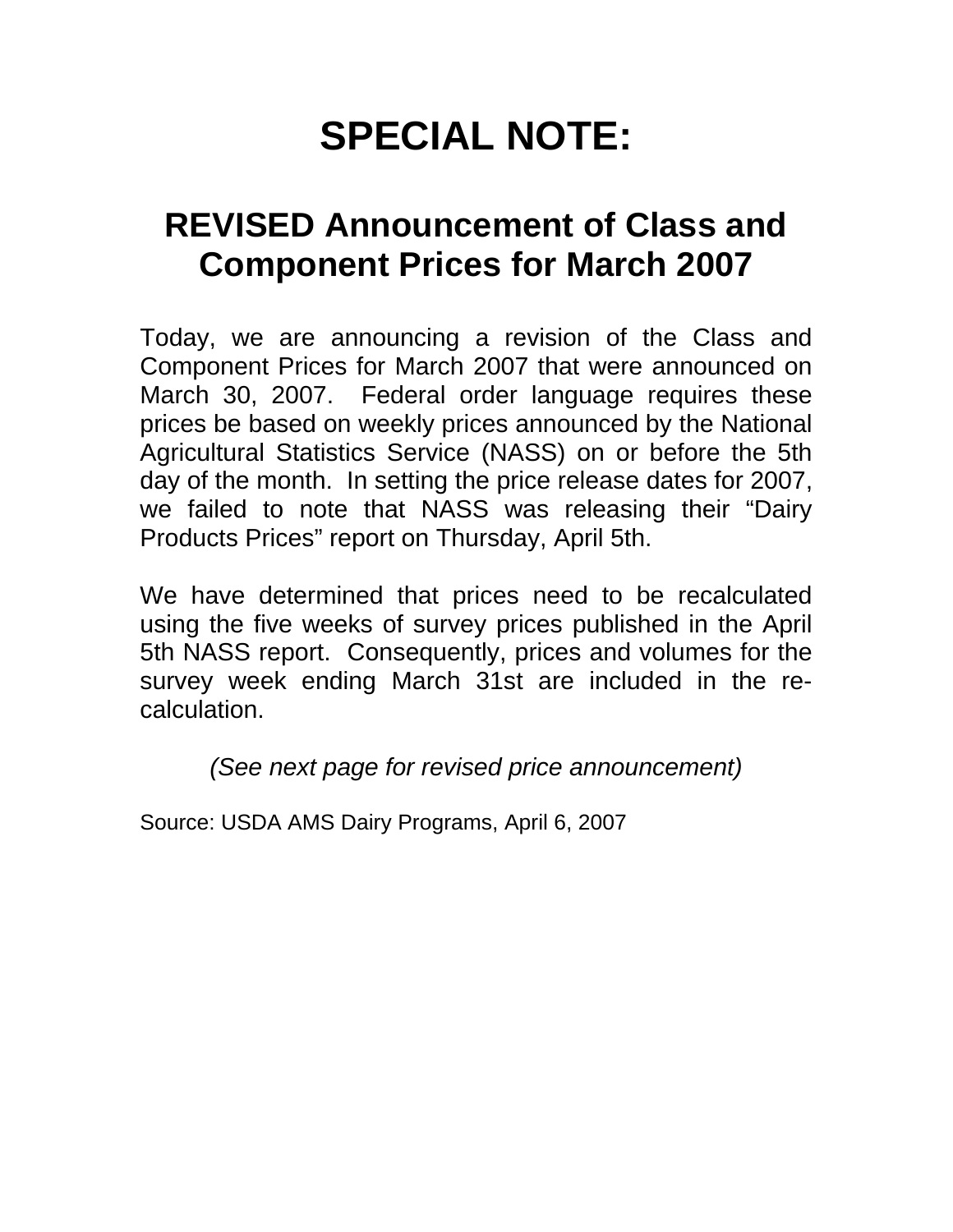Phone: (425) 487-6009 Phone: (602) 547-2909 E-mail: fmmaseattle@fmmaseattle.com E-mail: ma@fmma.net

#### 1930-220th St. SE, Ste. 102 **AGRICULTURAL MARKETING SERVICE** 10050 N 25th Ave., Ste. 302 Bothell, WA 98021-8471 **DAIRY PROGRAMS** Phoenix, AZ 85021-1664

Fax: (425) 487-2775 FEDERAL MILK ORDERS 124 & 131 Fax: (602) 547-2906

### *REVISED* **ANNOUNCEMENT OF MINIMUM CLASS AND COMPONENT PRICES:** *FINAL* **# March 2007**

|                         | <b>Pacific Northwest</b> |             |              |              |  |  |
|-------------------------|--------------------------|-------------|--------------|--------------|--|--|
|                         | Class I*                 | Class II    | Class III    | Class IV     |  |  |
| Skim 1/                 | 11.90<br>S               | 9.07<br>\$  | 10.64<br>\$. | 9.21<br>S    |  |  |
| Butterfat 2/            | 1.3325<br>\$             | 1.3839<br>S | 1.3769<br>S  | 1.3769<br>S  |  |  |
| Protein 2/              |                          |             | 2.4329<br>S  |              |  |  |
| Other Solids 2/         |                          |             | 0.5257<br>S  |              |  |  |
| Nonfat Solids 2/        |                          | 1.0078      |              | 1.0229<br>S  |  |  |
| @ 3.5% Butterfat 1/3/   | 16.15<br>\$.             | 13.60<br>\$ | 15.09<br>\$  | 13.71<br>\$. |  |  |
| Processor Assessment ** | 0.20                     |             |              |              |  |  |
| Total 1/                | 16.35<br>S.              |             |              |              |  |  |

|                                |              | Arizona      |           |          |  |  |  |
|--------------------------------|--------------|--------------|-----------|----------|--|--|--|
|                                | Class I*     | Class II     | Class III | Class IV |  |  |  |
| Skim 1/                        | \$12.35      | 9.07         | \$10.64   | 9.21     |  |  |  |
| Butterfat 2/                   | 1.3370       | 1.3839       | 1.3769    | 1.3769   |  |  |  |
| @ 3.5% Butterfat 1/3/          | 16.60<br>SS. | 13.60<br>\$. | \$15.09   | \$13.71  |  |  |  |
| <b>Processor Assessment **</b> | 0.20         |              |           |          |  |  |  |
| Total 1/                       | 16.80        |              |           |          |  |  |  |

| Supplemental Price Data From NASS Surveys |  |         |                      | <b>FO 124 Only</b>         |        |
|-------------------------------------------|--|---------|----------------------|----------------------------|--------|
| Surveys Included:                         |  | Average | <b>Total Pounds</b>  | <b>PRODUCER</b>            |        |
| 3/31/07<br>3/3/07<br>to                   |  | Price   | of Product           | <b>COMPONENT PRICES 2/</b> |        |
| <b>Grade AA Butter</b>                    |  | 1.2676  | 18,542,548 Butterfat |                            | 1.3769 |
| Cheese 40 Lb. Blocks                      |  | 1.3483  | 49,663,134           |                            |        |
| Cheese 500 Lb. Barrels, 38% moisture      |  | 1.3630  | 62,292,233           |                            |        |
| Cheese, Average                           |  | 1.3732  | 111,955,367 Protein  |                            | 2.4329 |
| Nonfat Dry Milk                           |  | 1.1902  | 93,317,924           |                            |        |
| Dry Whey                                  |  | 0.7060  |                      | 62,321,716 Other Solids    | 0.5257 |

# Pacific Northwest (FO 124) prices milk on the basis of multiple components. Arizona (FO 131) prices milk on the basis of butterfat and skim.

\* Subject to applicable location adjustments.

\*\* The processor assessment is an obligation under the Fluid Milk Promotion Order (7CFR § 1160.101 et seq.). The Order requires that all persons who process and market commercially more than 3,000,000 pounds of fluid milk products in consumer-type packages in the 48 contiguous States and the District of Columbia on a monthly basis, excluding those fluid milk products delivered to the residence of a consumer, be assessed 20 cents per hundredweight on all marketings of such packaged fluid milk products during the month.

1/ Per hundredweight. 2/ Per pound. 3/ 0.965 multiplied by skim price, plus 3.5 multiplied by butterfat price. For Information Purposes Only. Somatic Cell Adjustment Rate is 0.00069.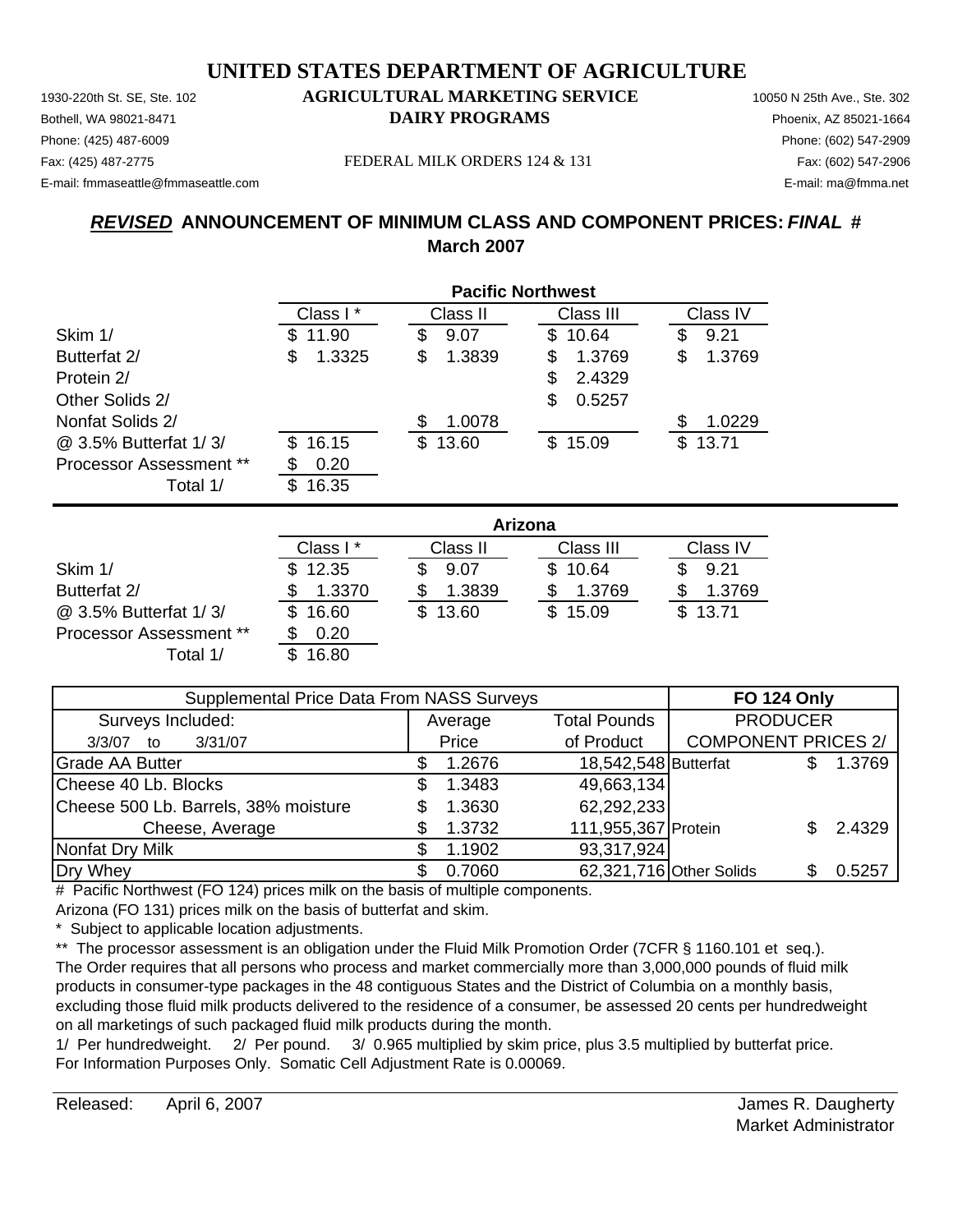Phone: (425) 487-6009 Phone: (602) 547-2909 E-mail: fmmaseattle@fmmaseattle.com E-mail: ma@fmma.net

#### 1930-220th St. SE, Ste. 102 **AGRICULTURAL MARKETING SERVICE** 10050 N 25th Ave., Ste. 302 Bothell, WA 98021-8471 **DAIRY PROGRAMS** Phoenix, AZ 85021-1664

Fax: (425) 487-2775 FEDERAL MILK ORDERS 124 & 131 Fax: (602) 547-2906

#### **ANNOUNCEMENT OF MINIMUM CLASS AND COMPONENT PRICES:** *FINAL* **# April 2007**

|                                | <b>Pacific Northwest</b> |             |              |             |  |  |  |
|--------------------------------|--------------------------|-------------|--------------|-------------|--|--|--|
|                                | Class I*                 | Class II    | Class III    | Class IV    |  |  |  |
| Skim 1/                        | 12.40<br>\$.             | 9.69<br>S   | \$11.36      | 11.39<br>S  |  |  |  |
| Butterfat 2/                   | \$<br>1.4086             | 1.4727<br>S | 1.4657<br>S  | 1.4657<br>S |  |  |  |
| Protein 2/                     |                          |             | 2.5212<br>\$ |             |  |  |  |
| Other Solids 2/                |                          |             | 0.6008<br>S  |             |  |  |  |
| Nonfat Solids 2/               |                          | 1.0767      |              | 1.2656      |  |  |  |
| @ 3.5% Butterfat 1/3/          | 16.90<br>S               | 14.51<br>\$ | 16.09<br>S.  | 16.12<br>\$ |  |  |  |
| <b>Processor Assessment **</b> | 0.20                     |             |              |             |  |  |  |
| Total 1/                       | 17.10<br>£.              |             |              |             |  |  |  |

|                                | Arizona  |              |           |          |  |  |
|--------------------------------|----------|--------------|-----------|----------|--|--|
|                                | Class I* | Class II     | Class III | Class IV |  |  |
| Skim 1/                        | \$12.85  | 9.69         | \$11.36   | \$11.39  |  |  |
| Butterfat 2/                   | 1.4131   | 1.4727       | 1.4657    | 1.4657   |  |  |
| @ 3.5% Butterfat 1/3/          | \$17.35  | 14.51<br>\$. | \$16.09   | \$16.12  |  |  |
| <b>Processor Assessment **</b> | 0.20     |              |           |          |  |  |
| Total 1/                       | 17.55    |              |           |          |  |  |

| Supplemental Price Data From NASS Surveys | <b>FO 124 Only</b> |                      |                            |        |
|-------------------------------------------|--------------------|----------------------|----------------------------|--------|
| Surveys Included:                         | Average            | <b>Total Pounds</b>  | <b>PRODUCER</b>            |        |
| 4/28/07<br>4/7/07<br>to                   | Price              | of Product           | <b>COMPONENT PRICES 2/</b> |        |
| <b>Grade AA Butter</b>                    | 1.3416             | 10,695,176 Butterfat |                            | 1.4657 |
| Cheese 40 Lb. Blocks                      | 1.4021             | 41,582,363           |                            |        |
| Cheese 500 Lb. Barrels, 38% moisture      | 1.4226             | 49,568,039           |                            |        |
| Cheese, Average                           | 1.4296             | 91,150,402 Protein   |                            | 2.5212 |
| Nonfat Dry Milk                           | 1.4354             | 57,796,767           |                            |        |
| Dry Whey                                  | 0.7789             |                      | 48,882,902 Other Solids    | 0.6008 |

# Pacific Northwest (FO 124) prices milk on the basis of multiple components. Arizona (FO 131) prices milk on the basis of butterfat and skim.

\* Subject to applicable location adjustments.

\*\* The processor assessment is an obligation under the Fluid Milk Promotion Order (7CFR § 1160.101 et seq.). The Order requires that all persons who process and market commercially more than 3,000,000 pounds of fluid milk products in consumer-type packages in the 48 contiguous States and the District of Columbia on a monthly basis, excluding those fluid milk products delivered to the residence of a consumer, be assessed 20 cents per hundredweight on all marketings of such packaged fluid milk products during the month.

1/ Per hundredweight. 2/ Per pound. 3/ 0.965 multiplied by skim price, plus 3.5 multiplied by butterfat price. For Information Purposes Only. Somatic Cell Adjustment Rate is 0.00071.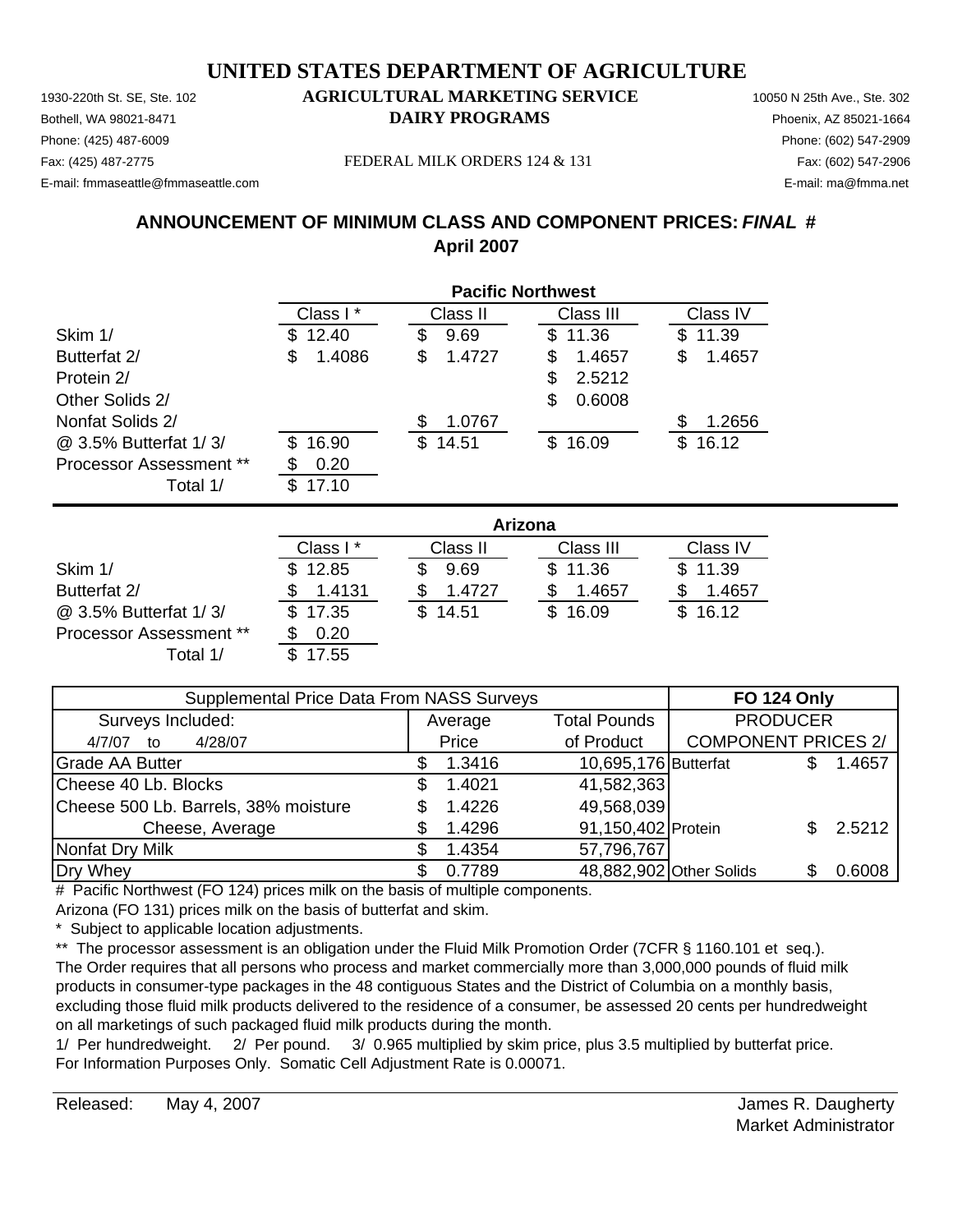Phone: (425) 487-6009 Phone: (602) 547-2909 E-mail: fmmaseattle@fmmaseattle.com E-mail: ma@fmma.net

#### 1930-220th St. SE, Ste. 102 **AGRICULTURAL MARKETING SERVICE** 10050 N 25th Ave., Ste. 302 Bothell, WA 98021-8471 **DAIRY PROGRAMS** Phoenix, AZ 85021-1664

Fax: (425) 487-2775 FEDERAL MILK ORDERS 124 & 131 Fax: (602) 547-2906

#### **ANNOUNCEMENT OF MINIMUM CLASS AND COMPONENT PRICES:** *FINAL* **# May 2007**

|                                | <b>Pacific Northwest</b> |              |              |              |  |  |
|--------------------------------|--------------------------|--------------|--------------|--------------|--|--|
|                                | Class I*                 | Class II     | Class III    | Class IV     |  |  |
| Skim 1/                        | 13.18<br>\$.             | 11.50<br>S.  | \$12.54      | 13.45<br>S.  |  |  |
| Butterfat 2/                   | \$<br>1.4579             | 1.5776<br>\$ | 1.5706<br>\$ | 1.5706<br>\$ |  |  |
| Protein 2/                     |                          |              | 2.9424<br>S  |              |  |  |
| Other Solids 2/                |                          |              | 0.5791<br>S  |              |  |  |
| Nonfat Solids 2/               |                          | 1.2778       |              | 1.4949       |  |  |
| @ 3.5% Butterfat 1/3/          | 17.82<br>\$.             | \$16.62      | \$17.60      | 18.48<br>\$. |  |  |
| <b>Processor Assessment **</b> | 0.20                     |              |              |              |  |  |
| Total 1/                       | 18.02<br>\$.             |              |              |              |  |  |

|                                | Arizona  |              |           |          |  |
|--------------------------------|----------|--------------|-----------|----------|--|
|                                | Class I* | Class II     | Class III | Class IV |  |
| Skim 1/                        | \$13.63  | \$11.50      | \$12.54   | \$13.45  |  |
| Butterfat 2/                   | 1.4624   | 1.5776       | 1.5706    | 1.5706   |  |
| @ 3.5% Butterfat 1/3/          | \$18.27  | 16.62<br>SS. | \$17.60   | \$18.48  |  |
| <b>Processor Assessment **</b> | 0.20     |              |           |          |  |
| Total 1/                       | 18.47    |              |           |          |  |

| Supplemental Price Data From NASS Surveys | <b>FO 124 Only</b> |         |                         |                            |  |        |
|-------------------------------------------|--------------------|---------|-------------------------|----------------------------|--|--------|
| Surveys Included:                         |                    | Average | <b>Total Pounds</b>     | <b>PRODUCER</b>            |  |        |
| 5/26/07<br>5/5/07<br>to                   |                    | Price   | of Product              | <b>COMPONENT PRICES 2/</b> |  |        |
| <b>Grade AA Butter</b>                    |                    | 1.4290  | 11,341,650 Butterfat    |                            |  | 1.5706 |
| Cheese 40 Lb. Blocks                      | S                  | 1.5782  | 41,733,689              |                            |  |        |
| Cheese 500 Lb. Barrels, 38% moisture      |                    | 1.5794  | 46,384,148              |                            |  |        |
| Cheese, Average                           |                    | 1.5946  | 88,117,837 Protein      |                            |  | 2.9424 |
| Nonfat Dry Milk                           |                    | 1.6670  | 52,657,396              |                            |  |        |
| Dry Whey                                  |                    | 0.7578  | 49,226,373 Other Solids |                            |  | 0.5791 |

# Pacific Northwest (FO 124) prices milk on the basis of multiple components. Arizona (FO 131) prices milk on the basis of butterfat and skim.

\* Subject to applicable location adjustments.

\*\* The processor assessment is an obligation under the Fluid Milk Promotion Order (7CFR § 1160.101 et seq.). The Order requires that all persons who process and market commercially more than 3,000,000 pounds of fluid milk products in consumer-type packages in the 48 contiguous States and the District of Columbia on a monthly basis, excluding those fluid milk products delivered to the residence of a consumer, be assessed 20 cents per hundredweight on all marketings of such packaged fluid milk products during the month.

1/ Per hundredweight. 2/ Per pound. 3/ 0.965 multiplied by skim price, plus 3.5 multiplied by butterfat price. For Information Purposes Only. Somatic Cell Adjustment Rate is 0.0008.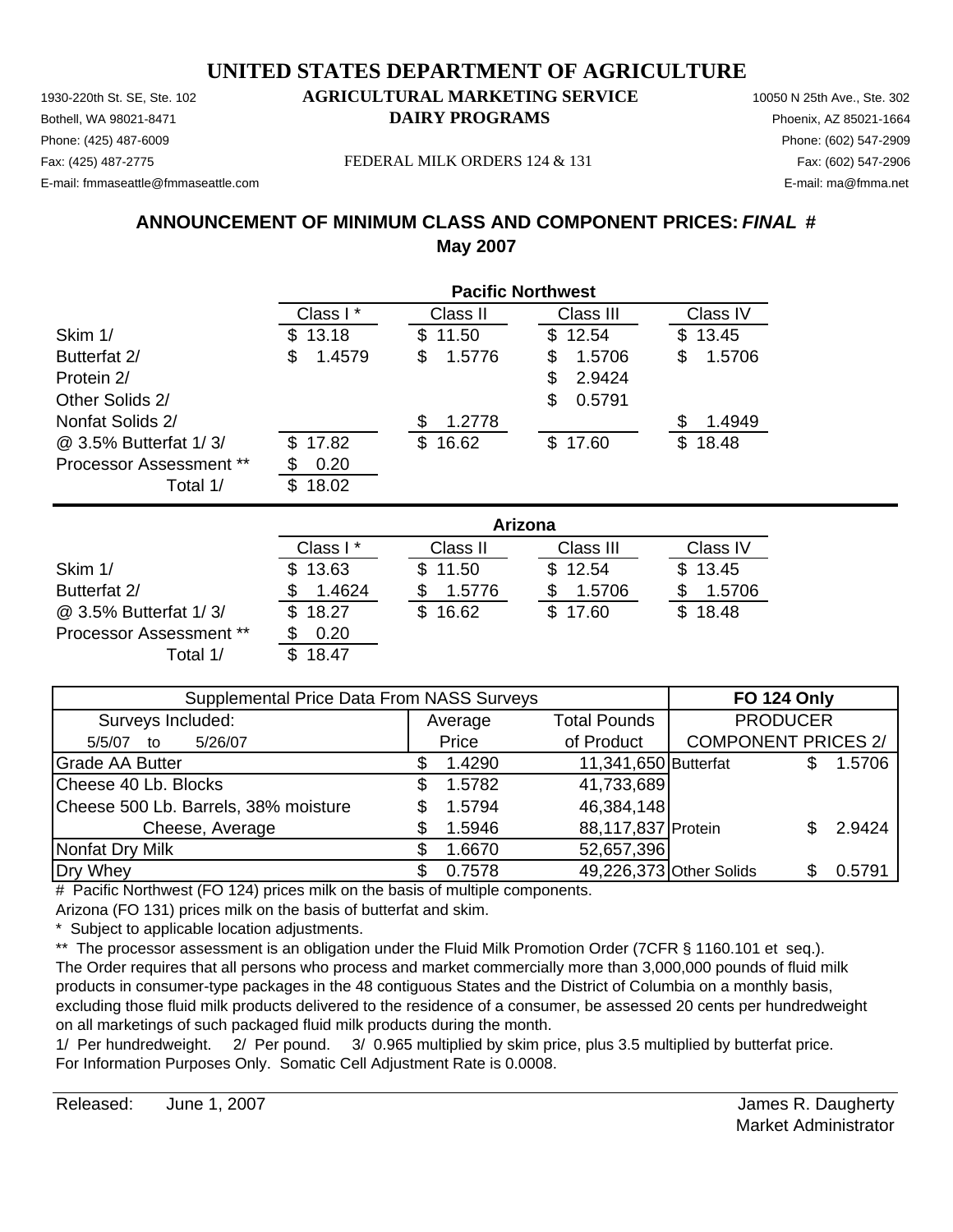# **SPECIAL NOTE:**

# **REVISED Announcement of Class and Component Prices for June 2007**

We are announcing a revision of the Class and Component Prices for June 2007 that were announced on June 29, 2007, due to a revision in the moisture content for 500 lb. Cheddar cheese published today by the National Agricultural Statistics Service for the week ending June 16th. The prices affected are the Class III Price, the Class III Skim Price, the Protein Price, and the Product Price Average for Cheese.

*(See reverse side for revised price announcement)* 

Source: USDA AMS Dairy Programs, July 3, 2007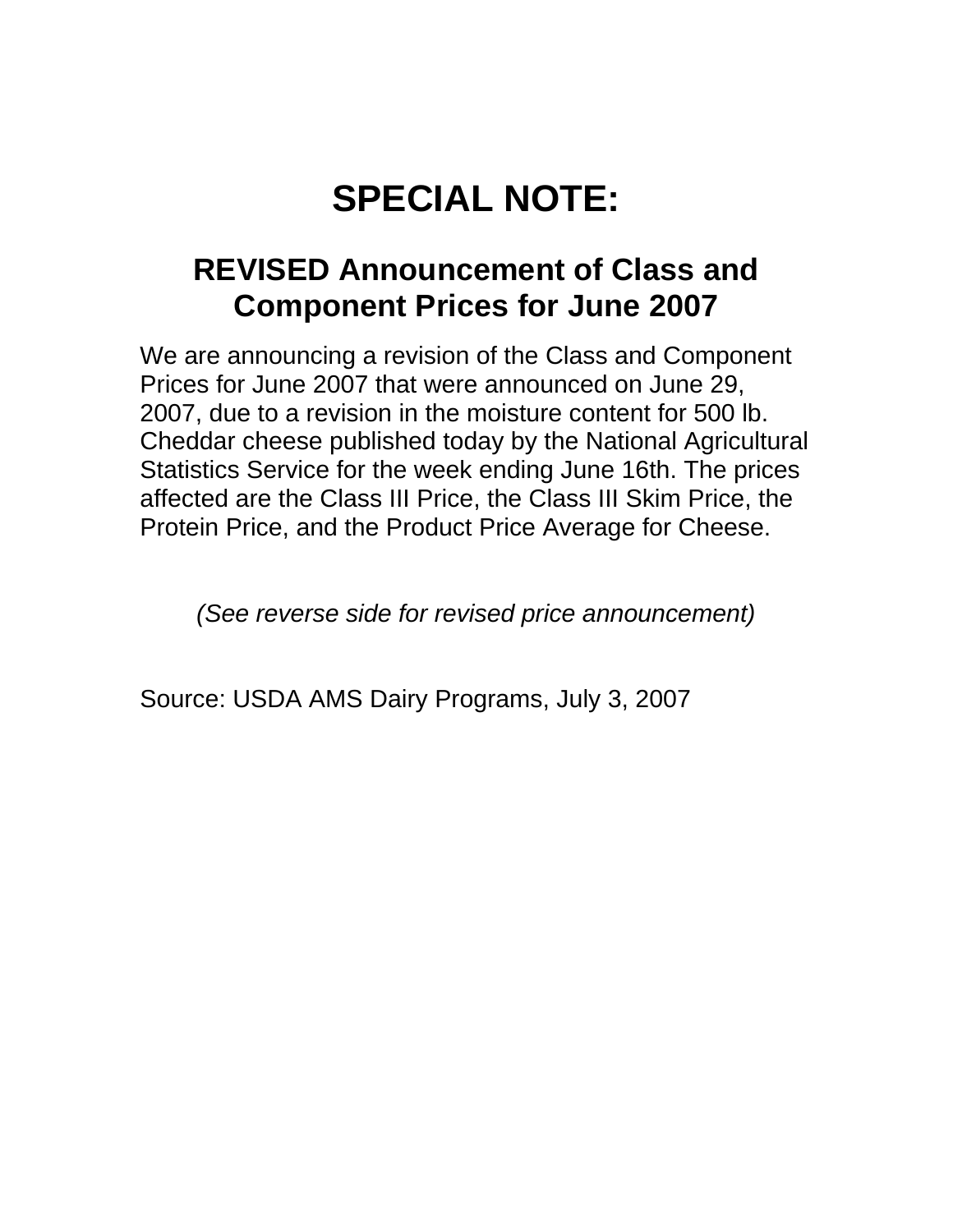Phone: (425) 487-6009 Phone: (602) 547-2909 E-mail: fmmaseattle@fmmaseattle.com E-mail: ma@fmma.net

#### 1930-220th St. SE, Ste. 102 **AGRICULTURAL MARKETING SERVICE** 10050 N 25th Ave., Ste. 302 Bothell, WA 98021-8471 **DAIRY PROGRAMS** Phoenix, AZ 85021-1664

Fax: (425) 487-2775 Fax: (602) 547-2906 FEDERAL MILK ORDERS 124 & 131

### **REVISED ANNOUNCEMENT OF MINIMUM CLASS AND COMPONENT PRICES:** *FINAL* **# June 2007**

|                         | <b>Pacific Northwest</b> |              |              |              |  |  |
|-------------------------|--------------------------|--------------|--------------|--------------|--|--|
|                         | Class I*                 | Class II     | Class III    | Class IV     |  |  |
| Skim 1/                 | 14.78<br>S.              | 13.58<br>\$. | 14.93<br>\$. | 15.54<br>S   |  |  |
| Butterfat 2/            | 1.5656<br>\$             | 1.6527<br>\$ | 1.6457<br>S  | 1.6457<br>\$ |  |  |
| Protein 2/              |                          |              | 3.7059<br>S  |              |  |  |
| Other Solids 2/         |                          |              | 0.5831<br>S  |              |  |  |
| Nonfat Solids 2/        |                          | 1.5089       |              | 1.7268<br>S  |  |  |
| @ 3.5% Butterfat 1/3/   | 19.74<br>\$.             | 18.89<br>\$  | \$20.17      | \$20.76      |  |  |
| Processor Assessment ** | 0.20                     |              |              |              |  |  |
| Total 1/                | 19.94<br>\$.             |              |              |              |  |  |

|                                | Arizona  |              |           |          |  |
|--------------------------------|----------|--------------|-----------|----------|--|
|                                | Class I* | Class II     | Class III | Class IV |  |
| Skim 1/                        | \$15.23  | \$13.58      | \$14.93   | \$15.54  |  |
| Butterfat 2/                   | 1.5701   | 1.6527       | 1.6457    | 1.6457   |  |
| @ 3.5% Butterfat 1/3/          | \$20.19  | 18.89<br>\$. | \$20.17   | \$20.76  |  |
| <b>Processor Assessment **</b> | 0.20     |              |           |          |  |
| Total 1/                       | 20.39    |              |           |          |  |

| Supplemental Price Data From NASS Surveys | <b>FO 124 Only</b> |                      |                            |        |
|-------------------------------------------|--------------------|----------------------|----------------------------|--------|
| Surveys Included:                         | Average            | <b>Total Pounds</b>  | <b>PRODUCER</b>            |        |
| 6/23/07<br>6/2/07<br>to                   | Price              | of Product           | <b>COMPONENT PRICES 2/</b> |        |
| <b>Grade AA Butter</b>                    | 1.4916             | 11,409,414 Butterfat |                            | 1.6457 |
| Cheese 40 Lb. Blocks                      | 1.8111             | 40,264,083           |                            |        |
| Cheese 500 Lb. Barrels, 38% moisture      | 1.8661             | 45,278,147           |                            |        |
| Cheese, Average                           | 1.8561             | 85,542,230 Protein   |                            | 3.7059 |
| Nonfat Dry Milk                           | 1.9012             | 48,797,060           |                            |        |
| Dry Whey                                  | 0.7617             |                      | 43,647,190 Other Solids    | 0.5831 |

# Pacific Northwest (FO 124) prices milk on the basis of multiple components. Arizona (FO 131) prices milk on the basis of butterfat and skim.

\* Subject to applicable location adjustments.

\*\* The processor assessment is an obligation under the Fluid Milk Promotion Order (7CFR § 1160.101 et seq.). The Order requires that all persons who process and market commercially more than 3,000,000 pounds of fluid milk products in consumer-type packages in the 48 contiguous States and the District of Columbia on a monthly basis, excluding those fluid milk products delivered to the residence of a consumer, be assessed 20 cents per hundredweight on all marketings of such packaged fluid milk products during the month.

1/ Per hundredweight. 2/ Per pound. 3/ 0.965 multiplied by skim price, plus 3.5 multiplied by butterfat price. For Information Purposes Only. Somatic Cell Adjustment Rate is 0.00093.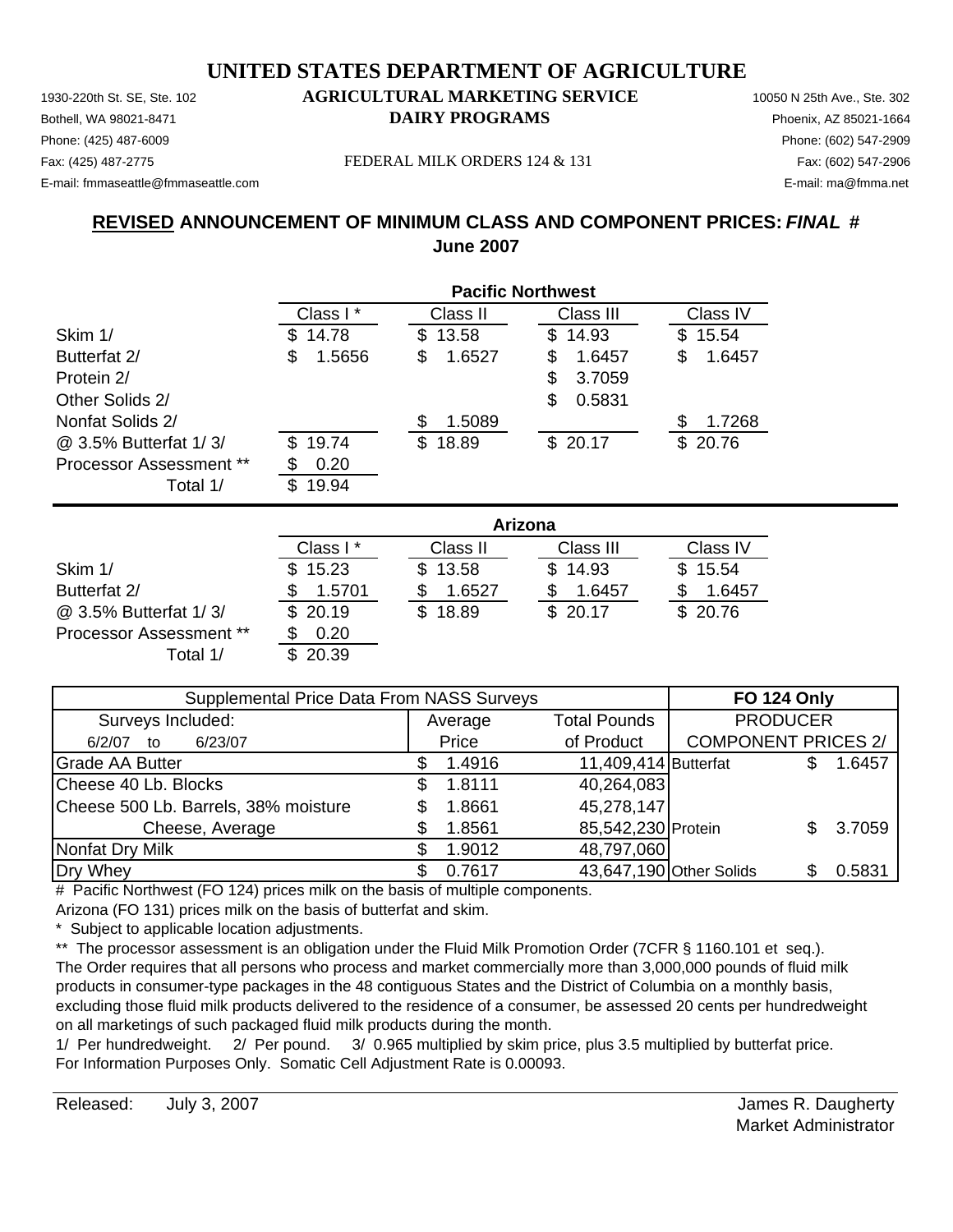Phone: (425) 487-6009 Phone: (602) 547-2909 E-mail: fmmaseattle@fmmaseattle.com E-mail: ma@fmma.net

#### 1930-220th St. SE, Ste. 102 **AGRICULTURAL MARKETING SERVICE** 10050 N 25th Ave., Ste. 302 Bothell, WA 98021-8471 **DAIRY PROGRAMS** Phoenix, AZ 85021-1664

Fax: (425) 487-2775 FEDERAL MILK ORDERS 124 & 131 Fax: (602) 547-2906

#### **ANNOUNCEMENT OF MINIMUM CLASS AND COMPONENT PRICES:** *FINAL* **# July 2007**

|                                | <b>Pacific Northwest</b> |              |              |              |  |  |
|--------------------------------|--------------------------|--------------|--------------|--------------|--|--|
|                                | Class I*                 | Class II     | Class III    | Class IV     |  |  |
| Skim 1/                        | 17.51<br>S.              | 16.31<br>S   | 16.31<br>SS. | 16.58<br>\$. |  |  |
| Butterfat 2/                   | \$<br>1.6898             | 1.6180<br>\$ | 1.6110<br>S  | \$<br>1.6110 |  |  |
| Protein 2/                     |                          |              | 4.2068<br>S  |              |  |  |
| Other Solids 2/                |                          |              | 0.5534<br>S  |              |  |  |
| Nonfat Solids 2/               |                          | 1.8122       |              | 1.8424       |  |  |
| @ 3.5% Butterfat 1/3/          | \$22.81                  | \$21.40      | \$21.38      | \$21.64      |  |  |
| <b>Processor Assessment **</b> | 0.20                     |              |              |              |  |  |
| Total 1/                       | 23.01<br>\$.             |              |              |              |  |  |

|                                | Arizona  |          |           |          |  |  |
|--------------------------------|----------|----------|-----------|----------|--|--|
|                                | Class I* | Class II | Class III | Class IV |  |  |
| Skim 1/                        | \$17.96  | \$16.31  | \$16.31   | \$16.58  |  |  |
| Butterfat 2/                   | 1.6943   | 1.6180   | 1.6110    | 1.6110   |  |  |
| @ 3.5% Butterfat 1/3/          | \$23.26  | \$21.40  | \$21.38   | \$21.64  |  |  |
| <b>Processor Assessment **</b> | 0.20     |          |           |          |  |  |
| Total 1/                       | \$23.46  |          |           |          |  |  |

| Supplemental Price Data From NASS Surveys | <b>FO 124 Only</b> |                         |                            |        |
|-------------------------------------------|--------------------|-------------------------|----------------------------|--------|
| Surveys Included:                         | Average            | <b>Total Pounds</b>     | <b>PRODUCER</b>            |        |
| 7/28/07<br>6/30/07<br>to                  | Price              | of Product              | <b>COMPONENT PRICES 2/</b> |        |
| <b>Grade AA Butter</b>                    | 1.4627             | 17,469,485 Butterfat    |                            | 1.6110 |
| Cheese 40 Lb. Blocks                      | 1.9888             | 48,550,202              |                            |        |
| Cheese 500 Lb. Barrels, 38% moisture      | 1.9798             | 57,268,274              |                            |        |
| Cheese, Average                           | 2.0002             | 105,818,476 Protein     |                            | 4.2068 |
| Nonfat Dry Milk                           | 2.0180             | 78,072,980              |                            |        |
| Dry Whey                                  | 0.7329             | 50,374,900 Other Solids |                            | 0.5534 |

# Pacific Northwest (FO 124) prices milk on the basis of multiple components. Arizona (FO 131) prices milk on the basis of butterfat and skim.

\* Subject to applicable location adjustments.

\*\* The processor assessment is an obligation under the Fluid Milk Promotion Order (7CFR § 1160.101 et seq.). The Order requires that all persons who process and market commercially more than 3,000,000 pounds of fluid milk products in consumer-type packages in the 48 contiguous States and the District of Columbia on a monthly basis, excluding those fluid milk products delivered to the residence of a consumer, be assessed 20 cents per hundredweight on all marketings of such packaged fluid milk products during the month.

1/ Per hundredweight. 2/ Per pound. 3/ 0.965 multiplied by skim price, plus 3.5 multiplied by butterfat price. For Information Purposes Only. Somatic Cell Adjustment Rate is 0.001.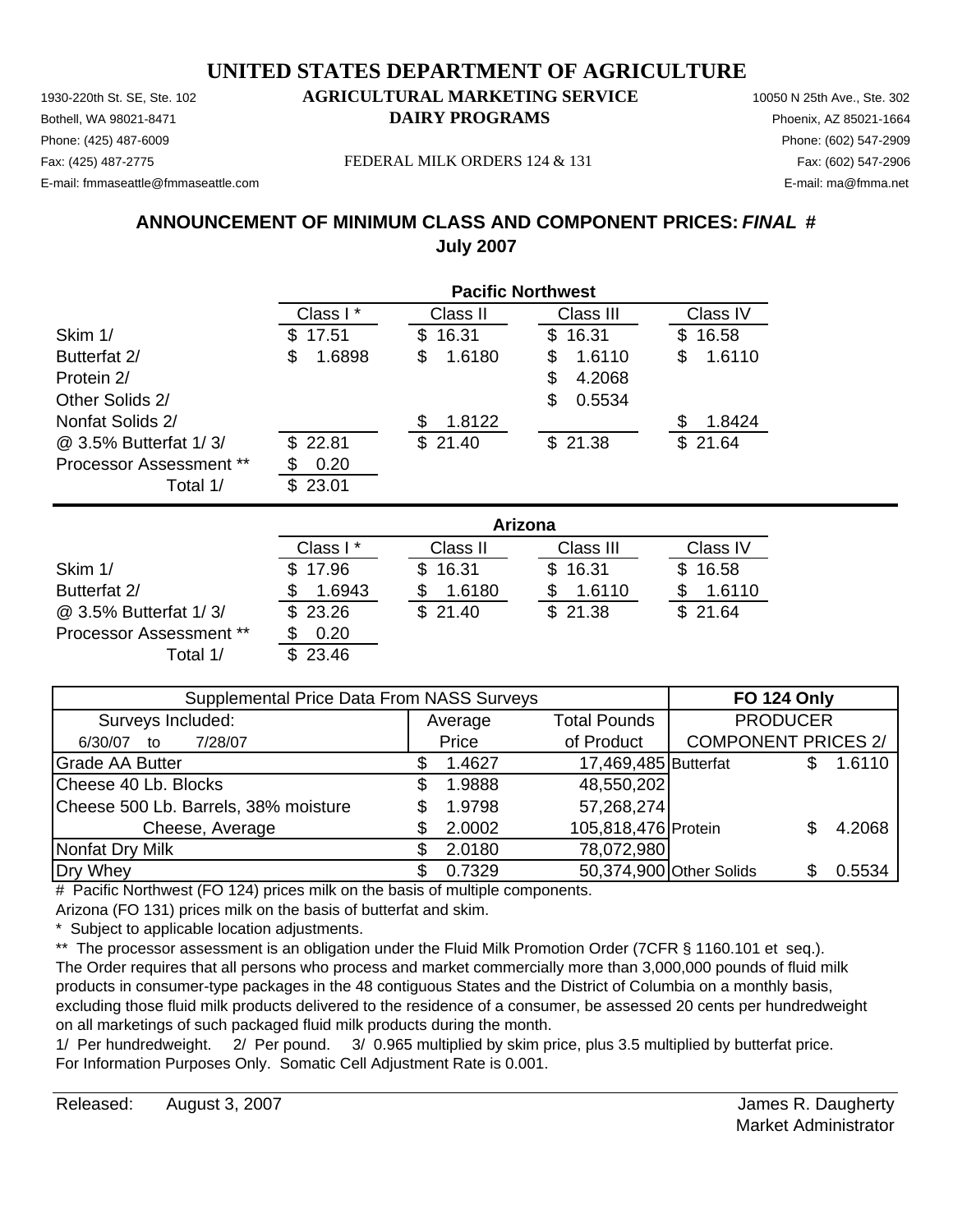Phone: (425) 487-6009 Phone: (602) 547-2909 E-mail: fmmaseattle@fmmaseattle.com E-mail: ma@fmma.net

#### 1930-220th St. SE, Ste. 102 **AGRICULTURAL MARKETING SERVICE** 10050 N 25th Ave., Ste. 302 Bothell, WA 98021-8471 **DAIRY PROGRAMS** Phoenix, AZ 85021-1664

Fax: (425) 487-2775 FEDERAL MILK ORDERS 124 & 131 Fax: (602) 547-2906

#### **ANNOUNCEMENT OF MINIMUM CLASS AND COMPONENT PRICES:** *FINAL* **# August 2007**

|                                | <b>Pacific Northwest</b> |             |               |             |  |  |
|--------------------------------|--------------------------|-------------|---------------|-------------|--|--|
|                                | Class I*                 | Class II    | Class III     | Class IV    |  |  |
| Skim 1/                        | 18.64<br>S               | \$17.44     | 14.79<br>S.   | 16.91<br>\$ |  |  |
| Butterfat 2/                   | \$<br>1.6200             | 1.5942<br>S | 1.5872<br>S   | 1.5872<br>S |  |  |
| Protein 2/                     |                          |             | 3.9412<br>\$. |             |  |  |
| Other Solids 2/                |                          |             | 0.4368<br>S   |             |  |  |
| Nonfat Solids 2/               |                          | 1.9378<br>S |               | 1.8785<br>S |  |  |
| @ 3.5% Butterfat 1/3/          | \$23.66                  | \$22.41     | 19.83<br>\$.  | 21.87<br>\$ |  |  |
| <b>Processor Assessment **</b> | 0.20                     |             |               |             |  |  |
| Total 1/                       | 23.86<br>S               |             |               |             |  |  |

|                                | Arizona   |          |           |          |  |  |
|--------------------------------|-----------|----------|-----------|----------|--|--|
|                                | Class I * | Class II | Class III | Class IV |  |  |
| Skim 1/                        | \$19.09   | \$17.44  | \$14.79   | \$16.91  |  |  |
| Butterfat 2/                   | 1.6245    | 1.5942   | 1.5872    | 1.5872   |  |  |
| @ 3.5% Butterfat 1/3/          | \$24.11   | \$22.41  | \$19.83   | \$21.87  |  |  |
| <b>Processor Assessment **</b> | 0.20      |          |           |          |  |  |
| Total 1/                       | \$24.31   |          |           |          |  |  |

| Supplemental Price Data From NASS Surveys | <b>FO 124 Only</b> |                         |                            |  |        |
|-------------------------------------------|--------------------|-------------------------|----------------------------|--|--------|
| Surveys Included:                         | Average            | <b>Total Pounds</b>     | <b>PRODUCER</b>            |  |        |
| 8/25/07<br>8/4/07<br>to                   | Price              | of Product              | <b>COMPONENT PRICES 2/</b> |  |        |
| <b>Grade AA Butter</b>                    | 1.4429             | 10,347,946 Butterfat    |                            |  | 1.5872 |
| Cheese 40 Lb. Blocks                      | 1.8923             | 39,924,702              |                            |  |        |
| Cheese 500 Lb. Barrels, 38% moisture      | 1.8959             | 44,514,506              |                            |  |        |
| Cheese, Average                           | 1.9100             | 84,439,208 Protein      |                            |  | 3.9412 |
| Nonfat Dry Milk                           | 2.0545             | 50,306,638              |                            |  |        |
| Dry Whey                                  | 0.6197             | 40,457,872 Other Solids |                            |  | 0.4368 |

# Pacific Northwest (FO 124) prices milk on the basis of multiple components. Arizona (FO 131) prices milk on the basis of butterfat and skim.

Subject to applicable location adjustments.

\*\* The processor assessment is an obligation under the Fluid Milk Promotion Order (7CFR § 1160.101 et seq.). The Order requires that all persons who process and market commercially more than 3,000,000 pounds of fluid milk products in consumer-type packages in the 48 contiguous States and the District of Columbia on a monthly basis, excluding those fluid milk products delivered to the residence of a consumer, be assessed 20 cents per hundredweight on all marketings of such packaged fluid milk products during the month.

1/ Per hundredweight. 2/ Per pound. 3/ 0.965 multiplied by skim price, plus 3.5 multiplied by butterfat price. For Information Purposes Only. Somatic Cell Adjustment Rate is 0.00096.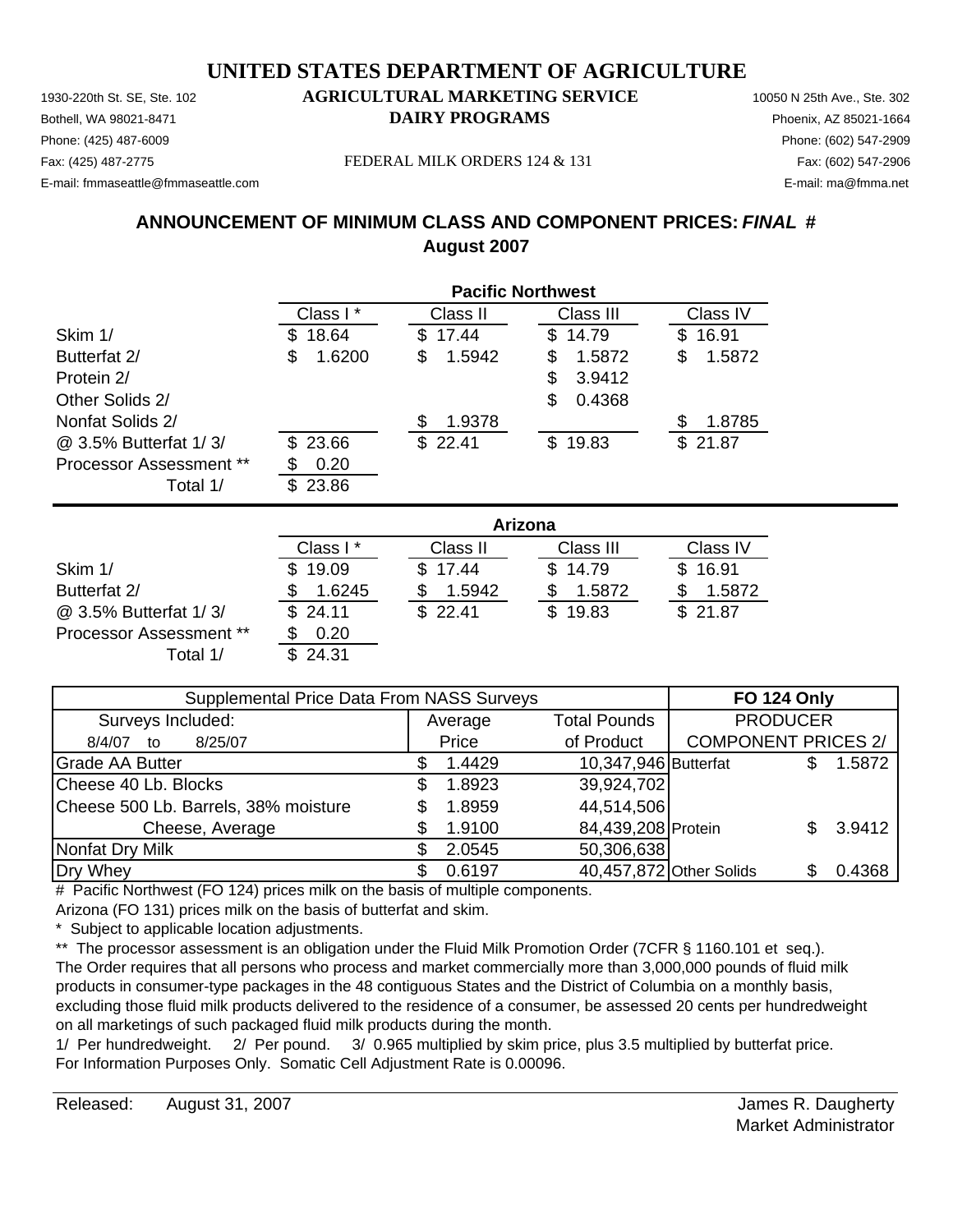Phone: (425) 487-6009 Phone: (602) 547-2909 E-mail: fmmaseattle@fmmaseattle.com E-mail: ma@fmma.net

#### 1930-220th St. SE, Ste. 102 **AGRICULTURAL MARKETING SERVICE** 10050 N 25th Ave., Ste. 302 Bothell, WA 98021-8471 **DAIRY PROGRAMS** Phoenix, AZ 85021-1664

Fax: (425) 487-2775 FEDERAL MILK ORDERS 124 & 131 Fax: (602) 547-2906

#### **ANNOUNCEMENT OF MINIMUM CLASS AND COMPONENT PRICES:** *FINAL* **# September 2007**

|                                |              | <b>Pacific Northwest</b> |             |              |  |  |  |
|--------------------------------|--------------|--------------------------|-------------|--------------|--|--|--|
|                                | Class I*     | Class II                 | Class III   | Class IV     |  |  |  |
| Skim 1/                        | 18.66<br>S   | 17.46<br>\$              | 15.32<br>\$ | 16.92<br>\$. |  |  |  |
| Butterfat 2/                   | \$<br>1.6572 | 1.5171<br>S              | 1.5101<br>S | \$<br>1.5101 |  |  |  |
| Protein 2/                     |              |                          | 4.3929<br>S |              |  |  |  |
| Other Solids 2/                |              |                          | 0.2890<br>S |              |  |  |  |
| Nonfat Solids 2/               |              | 1.9400                   |             | 1.8797<br>S  |  |  |  |
| @ 3.5% Butterfat 1/3/          | \$23.81      | \$22.16                  | \$20.07     | \$21.61      |  |  |  |
| <b>Processor Assessment **</b> | 0.20         |                          |             |              |  |  |  |
| Total 1/                       | 24.01<br>£.  |                          |             |              |  |  |  |

|                                | Arizona  |          |           |          |  |  |
|--------------------------------|----------|----------|-----------|----------|--|--|
|                                | Class I* | Class II | Class III | Class IV |  |  |
| Skim 1/                        | \$19.11  | \$17.46  | \$15.32   | \$16.92  |  |  |
| Butterfat 2/                   | 1.6617   | 1.5171   | 1.5101    | 1.5101   |  |  |
| @ 3.5% Butterfat 1/3/          | \$24.26  | \$22.16  | \$20.07   | \$21.61  |  |  |
| <b>Processor Assessment **</b> | 0.20     |          |           |          |  |  |
| Total 1/                       | 24.46    |          |           |          |  |  |

| Supplemental Price Data From NASS Surveys | <b>FO 124 Only</b> |                      |                            |        |
|-------------------------------------------|--------------------|----------------------|----------------------------|--------|
| Surveys Included:                         | Average            | <b>Total Pounds</b>  | <b>PRODUCER</b>            |        |
| 9/29/07<br>9/1/07<br>to                   | Price              | of Product           | <b>COMPONENT PRICES 2/</b> |        |
| <b>Grade AA Butter</b>                    | 1.3786             | 16,408,389 Butterfat |                            | 1.5101 |
| Cheese 40 Lb. Blocks                      | 2.0134             | 50,021,885           |                            |        |
| Cheese 500 Lb. Barrels, 38% moisture      | 2.0064             | 51,038,347           |                            |        |
| Cheese, Average                           | 2.0250             | 101,060,232 Protein  |                            | 4.3929 |
| Nonfat Dry Milk                           | 2.0557             | 95,202,120           |                            |        |
| Dry Whey                                  | 0.4762             |                      | 68,261,095 Other Solids    | 0.2890 |

# Pacific Northwest (FO 124) prices milk on the basis of multiple components. Arizona (FO 131) prices milk on the basis of butterfat and skim.

\* Subject to applicable location adjustments.

\*\* The processor assessment is an obligation under the Fluid Milk Promotion Order (7CFR § 1160.101 et seq.). The Order requires that all persons who process and market commercially more than 3,000,000 pounds of fluid milk products in consumer-type packages in the 48 contiguous States and the District of Columbia on a monthly basis, excluding those fluid milk products delivered to the residence of a consumer, be assessed 20 cents per hundredweight on all marketings of such packaged fluid milk products during the month.

1/ Per hundredweight. 2/ Per pound. 3/ 0.965 multiplied by skim price, plus 3.5 multiplied by butterfat price. For Information Purposes Only. Somatic Cell Adjustment Rate is 0.00101.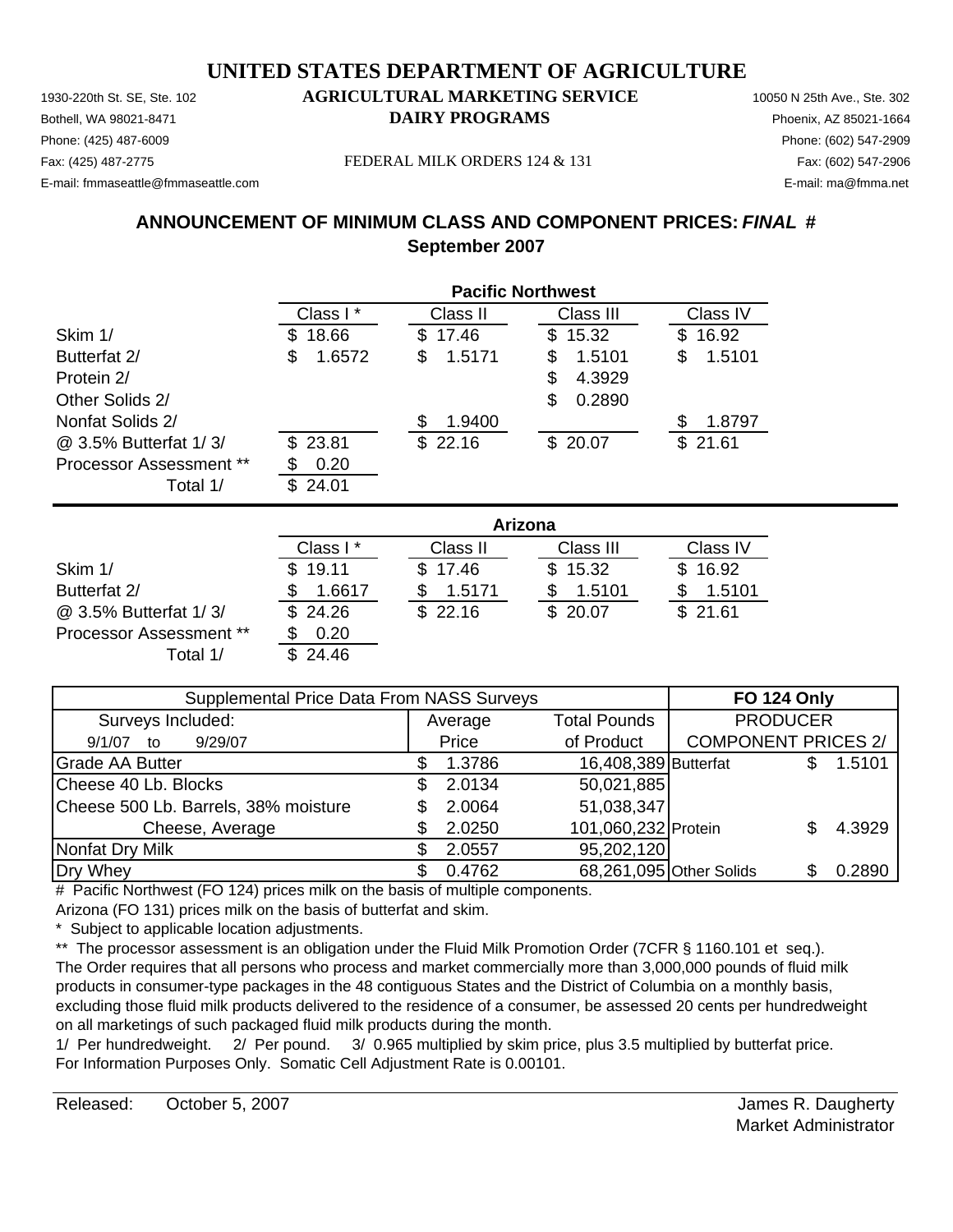Phone: (425) 487-6009 Phone: (602) 547-2909 E-mail: fmmaseattle@fmmaseattle.com E-mail: ma@fmma.net

#### 1930-220th St. SE, Ste. 102 **AGRICULTURAL MARKETING SERVICE** 10050 N 25th Ave., Ste. 302 Bothell, WA 98021-8471 **DAIRY PROGRAMS** Phoenix, AZ 85021-1664

Fax: (425) 487-2775 FEDERAL MILK ORDERS 124 & 131 Fax: (602) 547-2906

#### **ANNOUNCEMENT OF MINIMUM CLASS AND COMPONENT PRICES:** *FINAL* **# October 2007**

|                                |              | <b>Pacific Northwest</b> |             |             |  |  |  |
|--------------------------------|--------------|--------------------------|-------------|-------------|--|--|--|
|                                | Class I*     | Class II                 | Class III   | Class IV    |  |  |  |
| Skim 1/                        | 18.76<br>S   | 17.56<br>\$.             | 14.27<br>S. | 16.97<br>\$ |  |  |  |
| Butterfat 2/                   | 1.5399<br>\$ | 1.4162<br>\$.            | 1.4092<br>S | 1.4092<br>S |  |  |  |
| Protein 2/                     |              |                          | 4.1695<br>S |             |  |  |  |
| Other Solids 2/                |              |                          | 0.2286<br>S |             |  |  |  |
| Nonfat Solids 2/               |              | 1.9511                   |             | S<br>1.8855 |  |  |  |
| @ 3.5% Butterfat 1/3/          | \$23.49      | \$21.90                  | 18.70<br>S. | \$21.31     |  |  |  |
| <b>Processor Assessment **</b> | 0.20         |                          |             |             |  |  |  |
| Total 1/                       | 23.69        |                          |             |             |  |  |  |

|                                | Arizona   |          |           |          |  |  |
|--------------------------------|-----------|----------|-----------|----------|--|--|
|                                | Class I * | Class II | Class III | Class IV |  |  |
| Skim 1/                        | \$19.21   | \$17.56  | \$14.27   | \$16.97  |  |  |
| Butterfat 2/                   | 1.5444    | 1.4162   | 1.4092    | 1.4092   |  |  |
| @ 3.5% Butterfat 1/3/          | \$23.94   | \$21.90  | \$18.70   | \$21.31  |  |  |
| <b>Processor Assessment **</b> | 0.20      |          |           |          |  |  |
| Total 1/                       | 24.14     |          |           |          |  |  |

| Supplemental Price Data From NASS Surveys | <b>FO 124 Only</b> |                      |                            |  |        |
|-------------------------------------------|--------------------|----------------------|----------------------------|--|--------|
| Surveys Included:                         | Average            | <b>Total Pounds</b>  | <b>PRODUCER</b>            |  |        |
| 10/27/07<br>10/6/07<br>to                 | Price              | of Product           | <b>COMPONENT PRICES 2/</b> |  |        |
| <b>Grade AA Butter</b>                    | 1.2945             | 22,290,924 Butterfat |                            |  | 1.4092 |
| Cheese 40 Lb. Blocks                      | 1.8988             | 39,252,053           |                            |  |        |
| Cheese 500 Lb. Barrels, 38% moisture      | 1.9191             | 35,477,783           |                            |  |        |
| Cheese, Average                           | 1.9227             | 74,729,836 Protein   |                            |  | 4.1695 |
| Nonfat Dry Milk                           | 2.0615             | 65,513,971           |                            |  |        |
| Dry Whey                                  | 0.4175             |                      | 42,601,105 Other Solids    |  | 0.2286 |

# Pacific Northwest (FO 124) prices milk on the basis of multiple components. Arizona (FO 131) prices milk on the basis of butterfat and skim.

\* Subject to applicable location adjustments.

\*\* The processor assessment is an obligation under the Fluid Milk Promotion Order (7CFR § 1160.101 et seq.). The Order requires that all persons who process and market commercially more than 3,000,000 pounds of fluid milk products in consumer-type packages in the 48 contiguous States and the District of Columbia on a monthly basis, excluding those fluid milk products delivered to the residence of a consumer, be assessed 20 cents per hundredweight on all marketings of such packaged fluid milk products during the month.

1/ Per hundredweight. 2/ Per pound. 3/ 0.965 multiplied by skim price, plus 3.5 multiplied by butterfat price. For Information Purposes Only. Somatic Cell Adjustment Rate is 0.00096.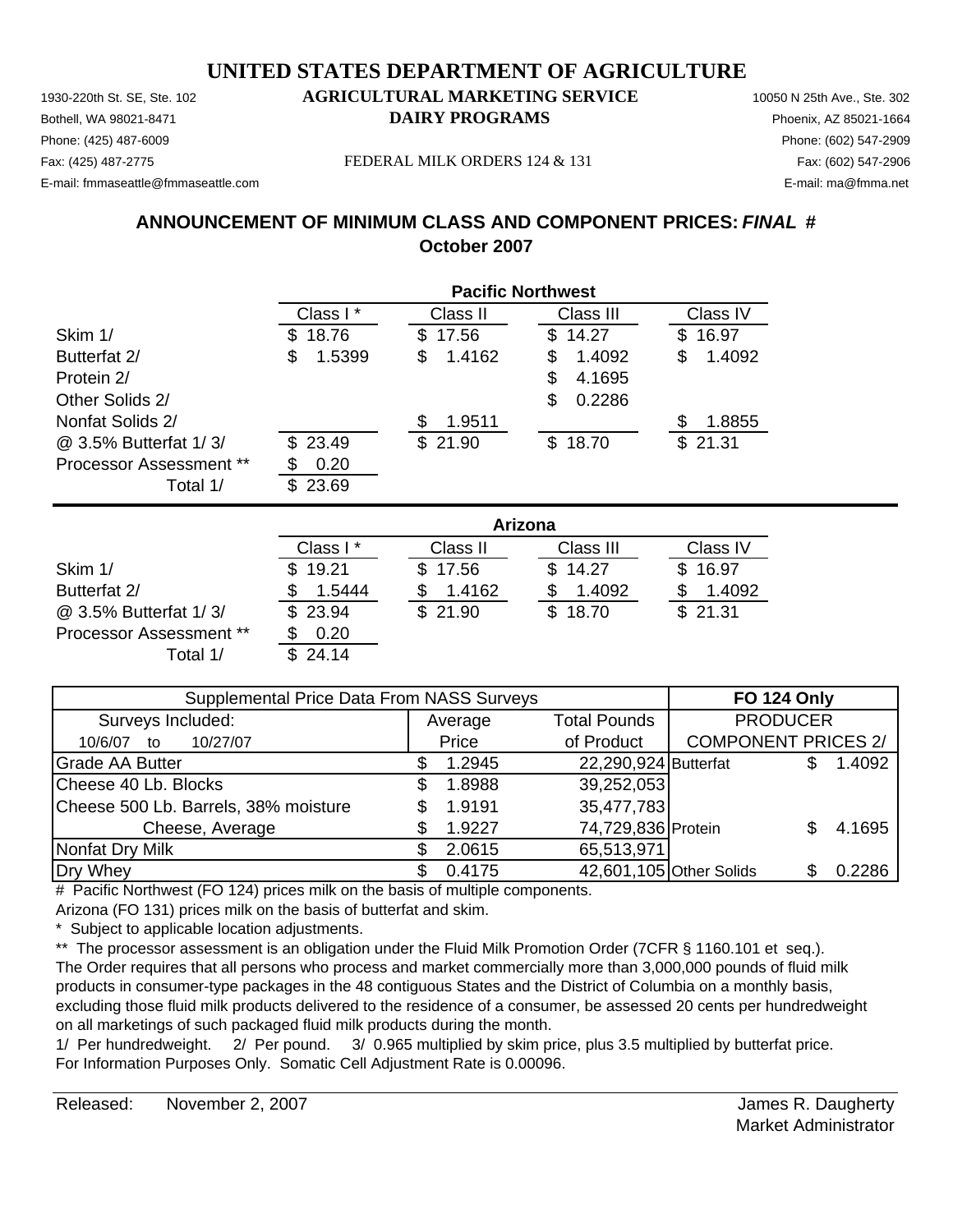Phone: (425) 487-6009 Phone: (602) 547-2909 E-mail: fmmaseattle@fmmaseattle.com E-mail: ma@fmma.net

#### 1930-220th St. SE, Ste. 102 **AGRICULTURAL MARKETING SERVICE** 10050 N 25th Ave., Ste. 302 Bothell, WA 98021-8471 **DAIRY PROGRAMS** Phoenix, AZ 85021-1664

Fax: (425) 487-2775 FEDERAL MILK ORDERS 124 & 131 Fax: (602) 547-2906

#### **ANNOUNCEMENT OF MINIMUM CLASS AND COMPONENT PRICES:** *FINAL* **# November 2007**

|                                | <b>Pacific Northwest</b> |             |             |              |  |  |
|--------------------------------|--------------------------|-------------|-------------|--------------|--|--|
|                                | Class I*                 | Class II    | Class III   | Class IV     |  |  |
| Skim 1/                        | 18.94<br>S               | 17.74<br>\$ | 14.81<br>S. | 16.03<br>S   |  |  |
| Butterfat 2/                   | \$<br>1.4508             | 1.4147<br>S | 1.4077<br>S | 1.4077<br>\$ |  |  |
| Protein 2/                     |                          |             | 4.3081<br>S |              |  |  |
| Other Solids 2/                |                          |             | 0.2461<br>S |              |  |  |
| Nonfat Solids 2/               |                          | 1.9711      |             | 1.7812<br>S  |  |  |
| @ 3.5% Butterfat 1/3/          | \$23.35                  | \$22.07     | \$19.22     | \$20.40      |  |  |
| <b>Processor Assessment **</b> | 0.20                     |             |             |              |  |  |
| Total 1/                       | 23.55<br>ß.              |             |             |              |  |  |

|                         | Arizona   |          |           |          |  |  |
|-------------------------|-----------|----------|-----------|----------|--|--|
|                         | Class I * | Class II | Class III | Class IV |  |  |
| Skim 1/                 | \$19.39   | \$17.74  | \$14.81   | \$16.03  |  |  |
| Butterfat 2/            | 1.4553    | 1.4147   | 1.4077    | 1.4077   |  |  |
| @ 3.5% Butterfat 1/3/   | \$23.80   | \$22.07  | \$19.22   | \$20.40  |  |  |
| Processor Assessment ** | 0.20      |          |           |          |  |  |
| Total 1/                | \$24.00   |          |           |          |  |  |

| Supplemental Price Data From NASS Surveys |  |         |                      | <b>FO 124 Only</b>         |  |        |
|-------------------------------------------|--|---------|----------------------|----------------------------|--|--------|
| Surveys Included:                         |  | Average | <b>Total Pounds</b>  | <b>PRODUCER</b>            |  |        |
| 11/24/07<br>11/3/07<br>to                 |  | Price   | of Product           | <b>COMPONENT PRICES 2/</b> |  |        |
| <b>Grade AA Butter</b>                    |  | 1.2933  | 19,639,643 Butterfat |                            |  | 1.4077 |
| Cheese 40 Lb. Blocks                      |  | 1.9518  | 37,741,384           |                            |  |        |
| Cheese 500 Lb. Barrels, 38% moisture      |  | 1.9511  | 31,750,365           |                            |  |        |
| Cheese, Average                           |  | 1.9652  | 69,491,749 Protein   |                            |  | 4.3081 |
| Nonfat Dry Milk                           |  | 1.9562  | 57,062,450           |                            |  |        |
| Dry Whey                                  |  | 0.4345  |                      | 39,595,400 Other Solids    |  | 0.2461 |

# Pacific Northwest (FO 124) prices milk on the basis of multiple components. Arizona (FO 131) prices milk on the basis of butterfat and skim.

\* Subject to applicable location adjustments.

\*\* The processor assessment is an obligation under the Fluid Milk Promotion Order (7CFR § 1160.101 et seq.). The Order requires that all persons who process and market commercially more than 3,000,000 pounds of fluid milk products in consumer-type packages in the 48 contiguous States and the District of Columbia on a monthly basis, excluding those fluid milk products delivered to the residence of a consumer, be assessed 20 cents per hundredweight on all marketings of such packaged fluid milk products during the month.

1/ Per hundredweight. 2/ Per pound. 3/ 0.965 multiplied by skim price, plus 3.5 multiplied by butterfat price. For Information Purposes Only. Somatic Cell Adjustment Rate is 0.00098.